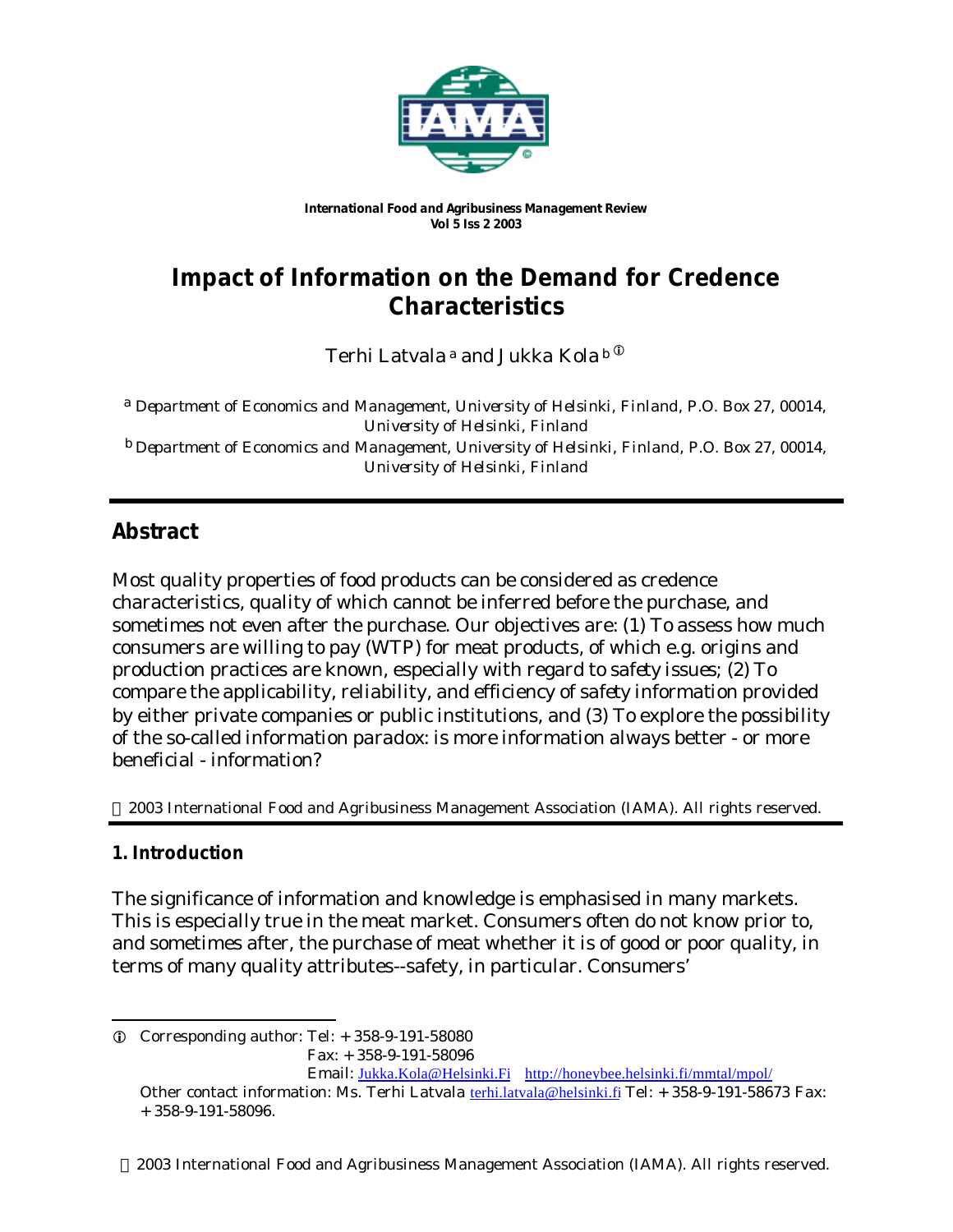increasing concern towards food safety issues has increased the demand for quality attributes. Most quality properties of food products can be considered as credence characteristics, as their quality cannot be inferred before, and sometimes not even after the purchase (Darby and Karni 1973; Caswell and Mojduzska 1996).

The phenomenon of imperfect and asymmetric information leads to several problems in food markets. As consumers are unable to reliably identify differences in quality levels of food products, they are not willing to pay for better food safety. Consequently, producers cannot receive sufficient compensation to cover the higher costs due to changes in production practices aimed at improving food quality. Hence, the lack of information prevents economic incentives from springing up to ensure production of foodstuffs of higher quality and safety (Weiss 1995, 69-70).

Lack of information is a typical example of market failure. As this study examines the role of information in the beef supply chain and consumers' willingness to pay for information in terms of quality and safety characteristics, the economics of information constitutes an appropriate theoretical framework for this. Like other markets, the functioning of the food market suffers from imperfect and asymmetric information. This phenomenon is today at least as topical and difficult as it was in the 1970s, when American professors of economics George Akerlof, Michael Spence and Joseph Stiglitz studied the information problems in the market. Their study laid the foundations for the economic approach used in this paper and many other studies in the field of quality, safety and overall credence characteristics of goods we frequently buy, use and consume. These professors were awarded the Nobel Prize for economics in 2001, which shows that such an approach is still valid and necessary.

In Finland, there have not been similar, widely affecting food crises such as BSE or FMD common in many other EU countries<sup>1</sup>. Yet, previous studies in Finland show that consumers desire more and more information about quality and safety aspects of food. Additional information was desired, particularly regarding meat and meat products (Järvelä 1998a, 1998b). Consumers accept a label of origin as a signal of food safety and quality, because present supply of quality information is imperfect (Finfood 2000).

There are two parallel information-based policies in beef supply chain that will enhance the amount of credence characteristics about beef quality and safety. First, The National Quality Strategy will be launched by all parties involved in foodstuffs production and processing to express competitive advantages and strengths of Finnish food products relating to quality, safety, ethics, and ecology. The flow of information within the vertical chain of distribution will be systematically collected

l

 $<sup>1</sup>$  The first, and this far also the only BSE case was found in Finland in December 2001, and no FMD cases were</sup> detected during the large-scale FMD crises in some other EU countries.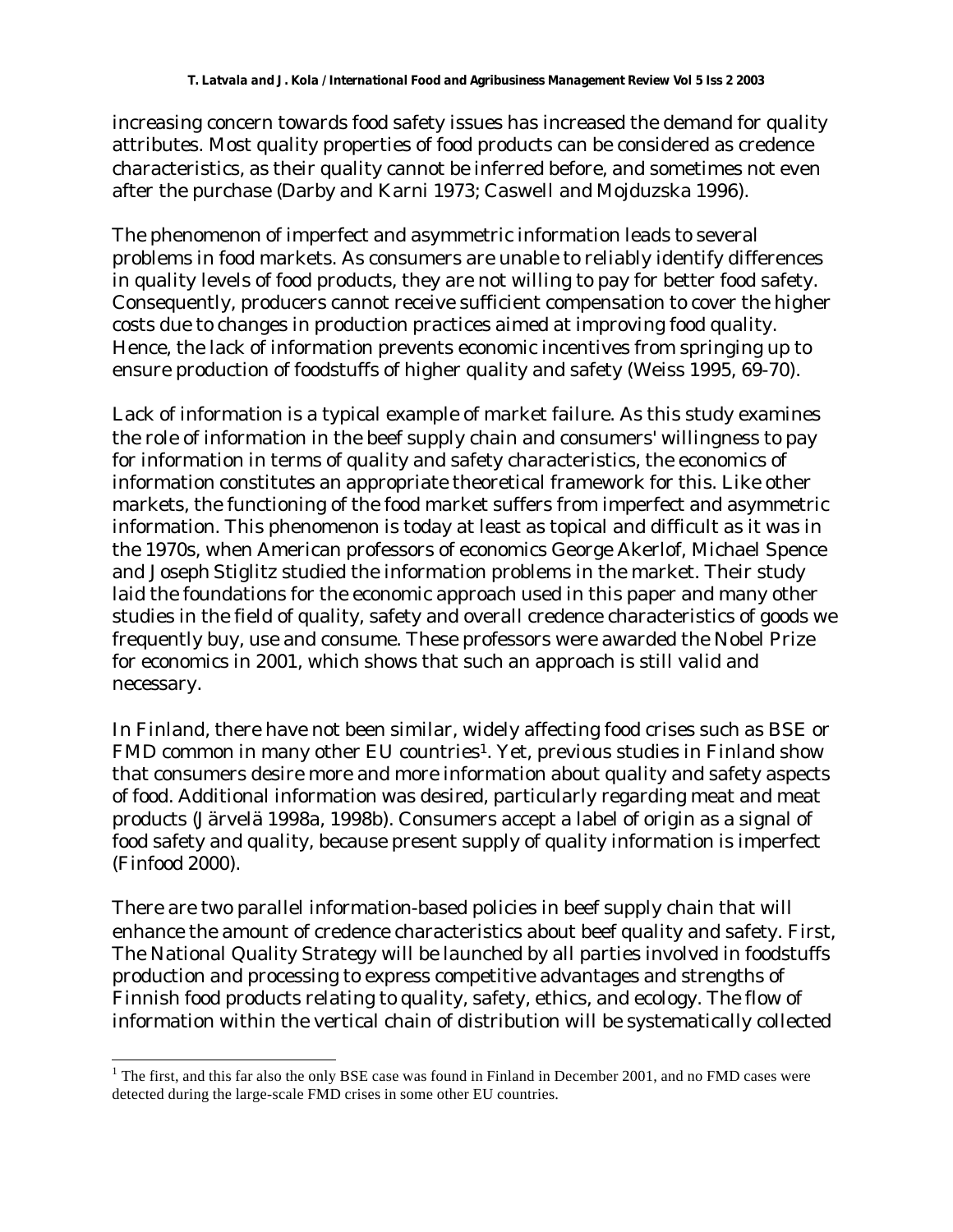and stored in a special data bank. The purpose of this regulatory development is to reduce information imperfections within the supply chain. Second, a beef identification and labelling system in the European Union was developed primarily to reassure the safety of beef products and to increase transparency and traceability of beef products in the supply chain. Future developments of this labelling system could include more information about the origin of a product, animal welfare and other properties connected with a production process. Through these systems more information about credence characteristics of beef safety and quality will be available to consumers. However, benefits of additional food safety and quality information to consumers are not adequately well studied.

This study attempts to meet this demand for additional research by finding out whether consumers are willing to pay for additional information about beef quality and safety. Consequently, the aim of this study is to evaluate, both qualitatively and quantitatively, the value of new information about and the information systems set for credence characteristics of beef. Economics of information is employed as the theoretical framework. The quantitative approach focuses to measure the *ex ante* value of credence characteristics, and the method of contingent valuation is applied for this purpose.

The structure of the article is the following. After the introductory chapter we discuss and evaluate qualitatively in section 2 the role of information in the market in the framework of the economics of information. Section 3 presents the methodology in terms of survey design and the method of contingent valuation. The results of the study are shown and discussed in section 4. Finally, section 5 provides the summary and conclusions of the study.

## **2. Information and market functioning**

Consumers lack information about quality properties of most goods on the market. Within the economic framework the information problems on the market were studied as early as 1970, when Akerlof showed that markets fail in the presence of information asymmetry. He argued that bad quality ultimately drives out good quality from the market, if information asymmetry exists between sellers and buyers. If quality cannot be signaled, good quality products cannot get a price premium and, accordingly, only bad quality products will be offered for sale (Akerlof 1970).

Becker (2000, 108) applies this example to the functioning of the meat market. In today's meat chain the raw material is purchased from further and further away, which means that information on the characteristics of the meat is not available in the same way as earlier, when it was bought directly from the local producers. The production of high quality foodstuffs costs more, and if there is no additional price for higher quality on the market, the quality will deteriorate, and only lower quality products enter the markets. This means that the quality of the products in the consumption is also weaker. However, the consumers might be willing to pay more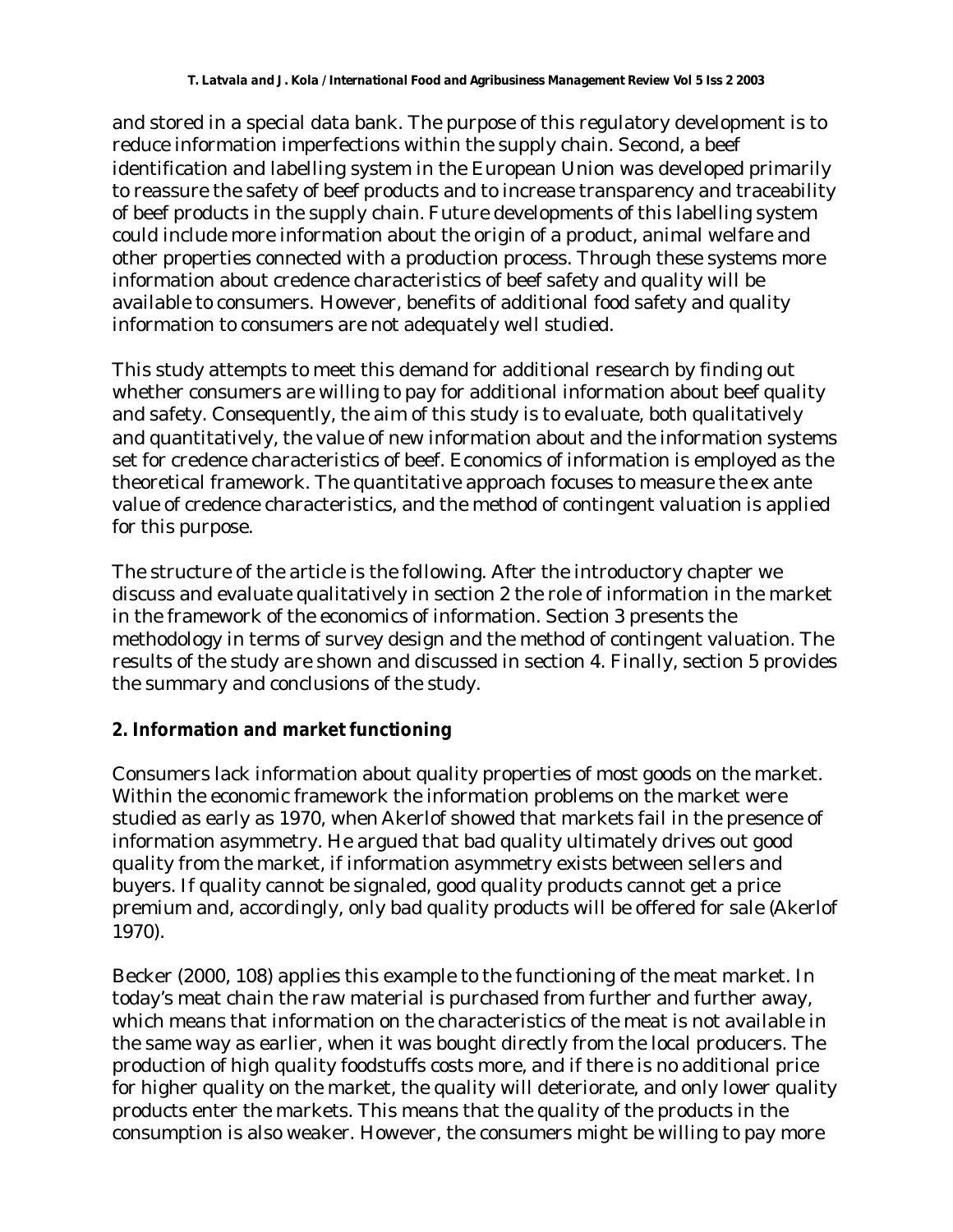for higher quality, thus compensating for the higher production costs, if the differences in the quality were efficiently communicated to the consumers.

Important progress was made when goods were categorized into *search, experience and credence* quality attributes on the basis of how consumers can evaluate the quality aspects of products (Nelson 1970, Darby and Karni 1973). A search good is one whose quality is determined before purchase, an experience good is one whose quality is determined after purchase, and quality of a credence good cannot be determined either before or after the purchase.

Many of the characteristics relating to the safety of foodstuffs are classified as credence quality attributes, because it is difficult for the consumers to assess them by themselves. In order to obtain more information on them, they have to rely on the seller or outside observers (Andersen 1994, 6). In the case of food risks that can only be found in the long term, it is very difficult to establish the connection between the quality of the original food product and the illness it may have caused (Henson ja Traill 1993, 157).

Based on the above classification, Becker (2000, 98) highlights the costs due to the need to acquire more information. The costs are the lowest in the case of quality attributes that are based on external observation, which are available through the senses. Assessing the quality of an experience good in advance involves high costs, but these attributes can be assessed quite easily and at low cost in connection with or after the use. However, in the case of credence attributes the assessment of the quality involves high costs both before and after the consumption.

The availability of quality information is very important for the functioning of the market. Markets function quite well in terms of characteristics based on external observation and, to some extent, experience quality attributes. This is because consumers learn about quality after using the product. However, both private and public measures are needed for the markets to function properly in terms of the credence quality attributes in order to guarantee availability and quality of the necessary information (Caswell ja Mojduszka 1996, 1251).

As stated above, food safety is usually defined as a credence attribute since consumers cannot measure quality and cannot learn it through his or her experience of consuming the product (Henson and Traill 1993). Such quality properties included in this study are environmental impacts, animal welfare, and a country of origin. Most of these properties are connected with features derived from a production process.

The amount of information available from the credence characteristics is crucial. Information is usually considered as a public good, and for that reason it is undersupplied in the market (Henson and Traill 1993). The nature of public good is nonrival and nonexcludable. However, Antle (1999) argues that information can be considered as a club good that is nonrival but excludable. In that case the role of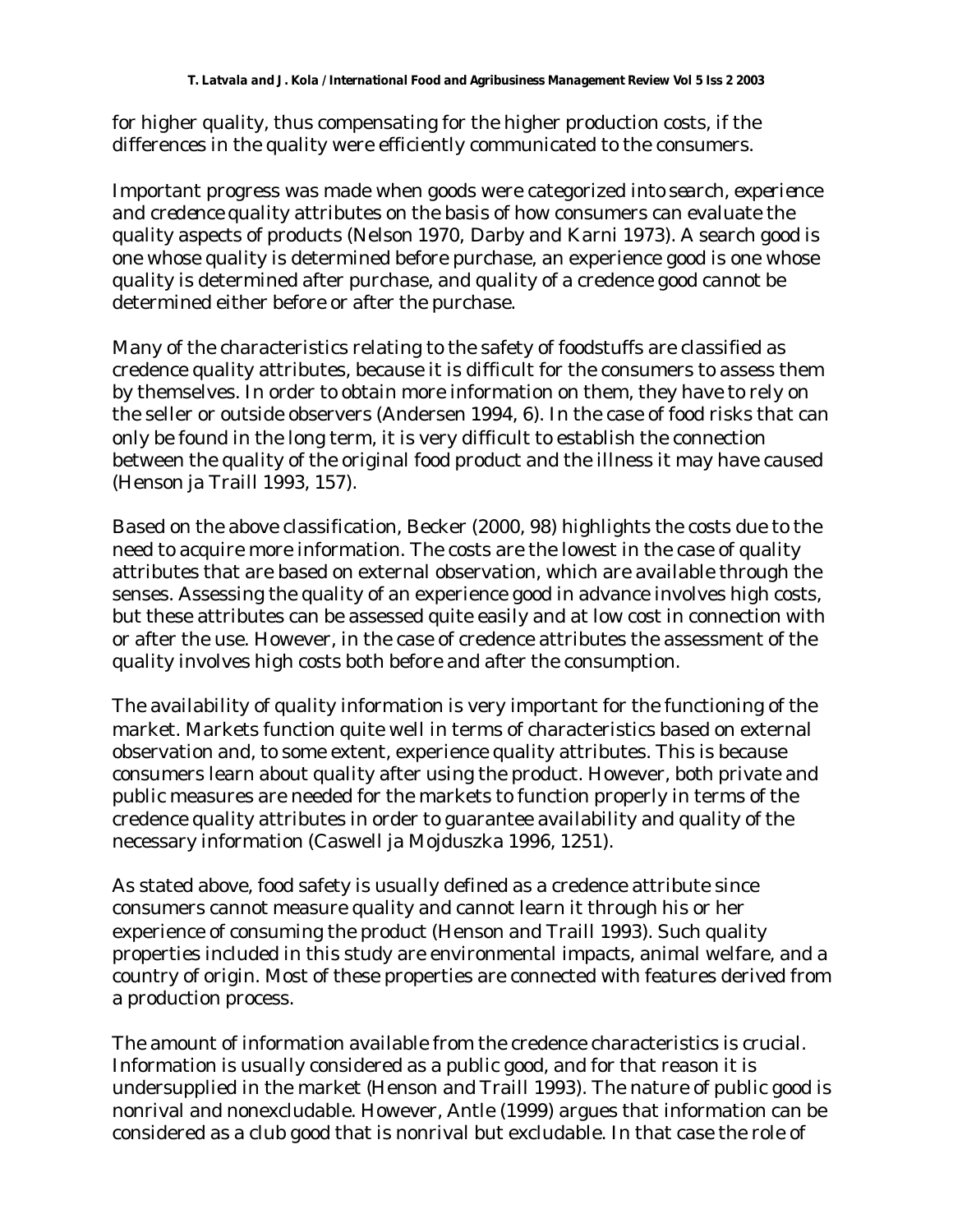government is to create the legal framework that enables consumers to obtain and use information. Consequently, one important question is that which actor(s) in the food chain should offer the required information, by what means and at what cost. Different types of contracts and quality systems could be an answer also for the demand for credence characteristics in the food products. These contracts and systems, their contents and impacts, urgently need further research, including the more novel netchain analyses, in order to make the food chain to operate efficiently (see e.g. Ziggers et al. 1998; Lazzarini et al. 2001; Omta et al. 2001; Vertanen 2001).

## **3. Survey design**

There is no market data available for examining willingness to pay (WTP) for new, additional information. The most commonly used method to measure economic benefits for a nonmarket good is the contingent valuation method (CVM). In this method consumers are asked *ex ante* their WTP in order to obtain a benefit, which is presented in hypothetical scenario concerning the good in question.

The other well-known and quite often employed methods are cost-of-illness (COI) method and hedonic price (HP) analysis. According to our and others' evaluations of the COI and HP methods, which are based on wider assessments in the relevant literature (e.g. Jensen and Basiotis 1993, Buzby et al. 1996), we choose the contingent valuation as the most applicable method for our objectives. It is most often used method in studies dealing with food quality and safety characteristics. The difficulty of the CV method is usually that it is used for valuation of a good, often a public good, without a price on some imaginary markets. In our study this is not so serious a problem as we do have a real, private good, i.e. beef, with a price on actual markets. As a research method the CV method requires a survey, in which the consumers/citizens are asked how much they would be willing to pay for the supply or production of a public good, e.g. the reduction of health risk (Henson 1996).

In our survey we asked consumers how much they would be willing to pay for additional information concerning quality and safety characteristics of beef. The main survey was conducted with the aid of the GallupKanava panel, which is a system in which answers and information is collected via personal computers from overall 1,300 regular respondents for different surveys and opinion polls. One third of the sample is changed annually in the GallupKanava system. In our study the statistically representative sample comprised of 1,000 households. The answers were given by those persons, above 15 years of age, in the household who usually make the purchasing decisions, i.e. there could be more than one respondent in a household. The CV questionnaire included questions about consumers' (1) buying and preparing habits of beef, (2) paying attention to present labels and other information, (3) risk perceptions, (4) awareness of food safety risks, and (5) demographics.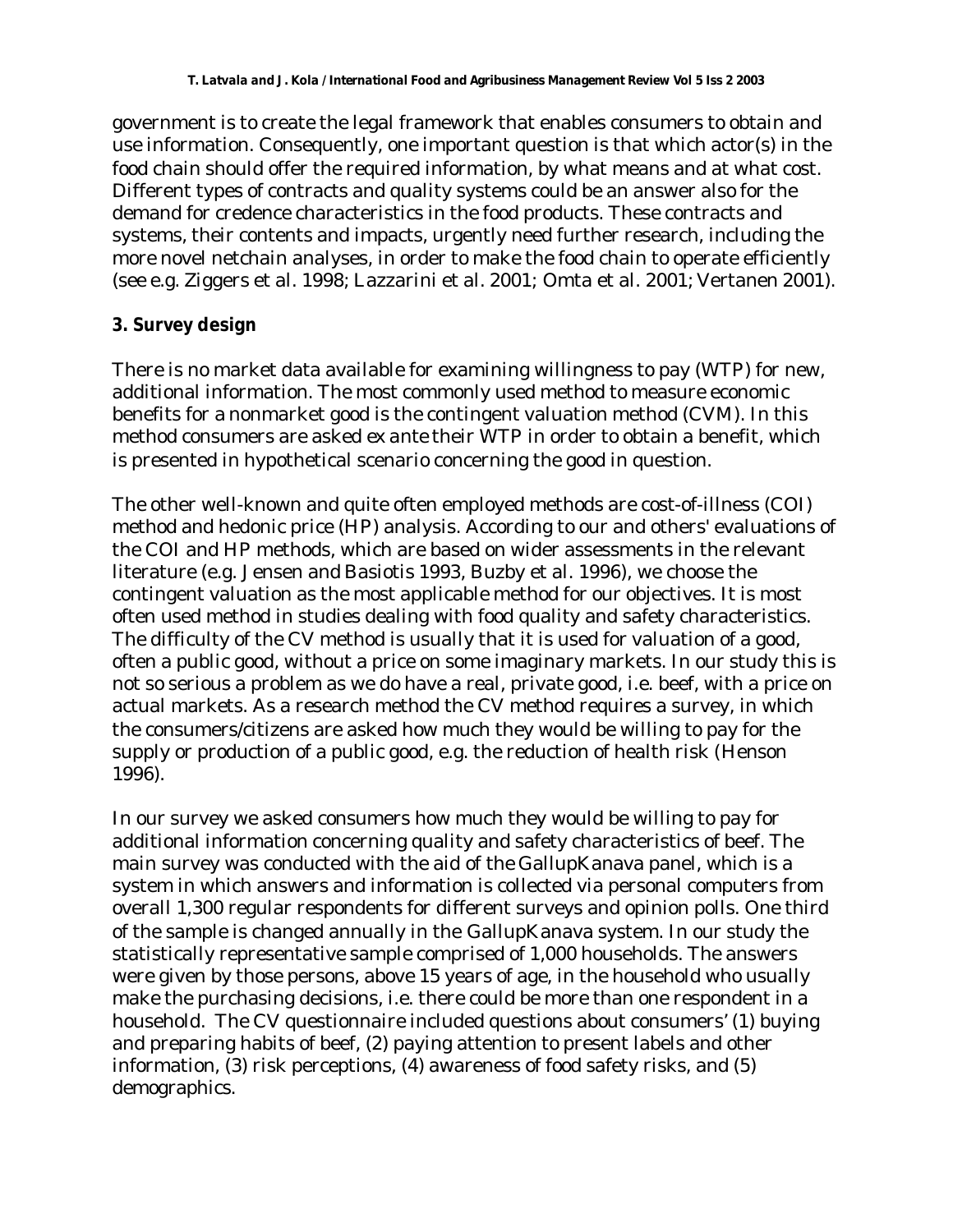#### **4. Results**

There were 1,640 usable questionnaires. Of the 1,640 respondents, 22% were the primary shoppers for the household and 54% "split shopping duty in half" with someone else. 95% of the respondents eat beef, or food products made from beef, one third of them at least weekly. Hence, they know the product and are assumed, to some extent, to be aware of the characteristics associated to beef and food products based on beef.

First, the respondents were asked how often they pay attention to the present information or labels in beef products. Results indicate that most important information or properties in the present situation are the dates of expiration and packaging, and colour of beef. The third important factor to which consumers clearly pay attention was the label marked 'Finnish Beef'. The price of beef was mentioned as the fourth important factor.

Among the respondents the concern towards foodborne diseases of an animal origin (salmonellosis, E.coli O157:H7) was higher than concern for other risk factors in food (Figure 1). Concerning need for additional information, consumers desire more information about (1) the control of food of animal origin, (2) GMOs used in animals, (3) country of origin and (4) whether or not hormones are used in animal production.

All of the respondents were given a brief description of the new data bank system, which is currently under development. 75% of respondents indicated that new quality data system, which would give more information to consumers, would be beneficial to them. The aim of the question was that the respondents could express their opinion without linking this to their WTP. After the description of the beef identification and labelling system, they were asked about WTP for additional information about beef.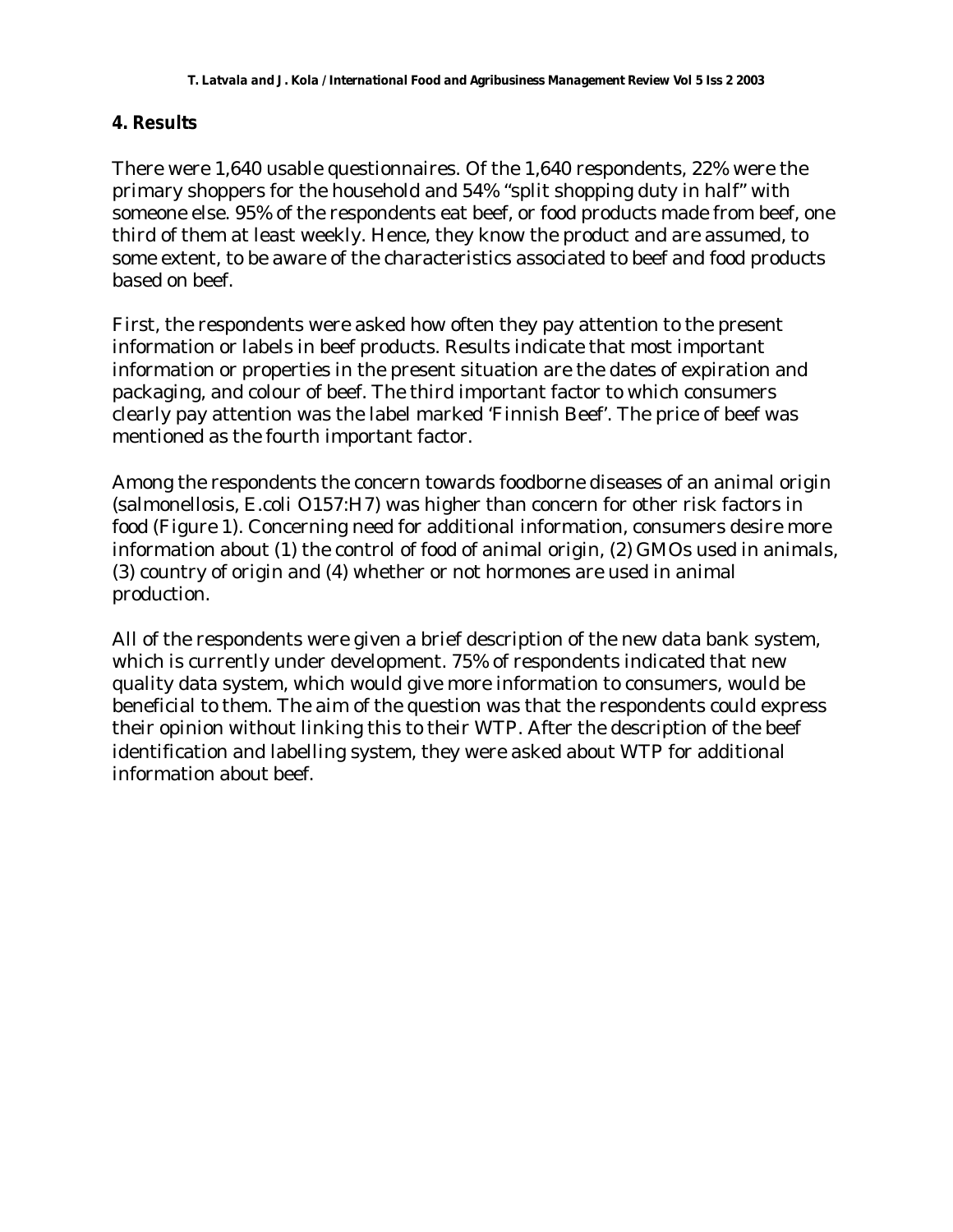

Figure 1: Comparing food safety concerns.

59% of the respondents were willing to pay a premium to get additional information. The main reason behind zero-WTP (41 % of the respondents) was that consumers were satisfied with the present information of labels (35%). The other reason mentioned was that they simply cannot pay more. Thirdly, it emerged that 17% of the zero-WTP respondents lack trust on this system or they did not get enough information about it (13%) (Table 1).

**Table 1:** Reasons for zero-WTP.

| <b>Reasons mentioned for zero-WTP</b>                    | <b>Number</b> | %   |
|----------------------------------------------------------|---------------|-----|
| $\triangleright$ Present labels guarantee the safety and | 305           | 35  |
| quality                                                  |               |     |
| $\triangleright$ Cannot afford on higher prices          | 197           | 22  |
| $\triangleright$ Labelling guarantees nothing            | 120           | 17  |
| $\triangleright$ Not enough information                  | 110           | 13  |
| $\triangleright$ Vegetarian or eat beef rarely           | 34            | 3   |
| Do not care                                              | 30            | 3   |
| Other                                                    | 34            |     |
| Total of reasons mentioned                               | 894           | 100 |
|                                                          |               |     |
| Total of the zero responses                              | 679           | 41  |
| Total of the positive responses                          | 961           | 59  |
| <b>Total of respondents</b>                              | 1640          | 100 |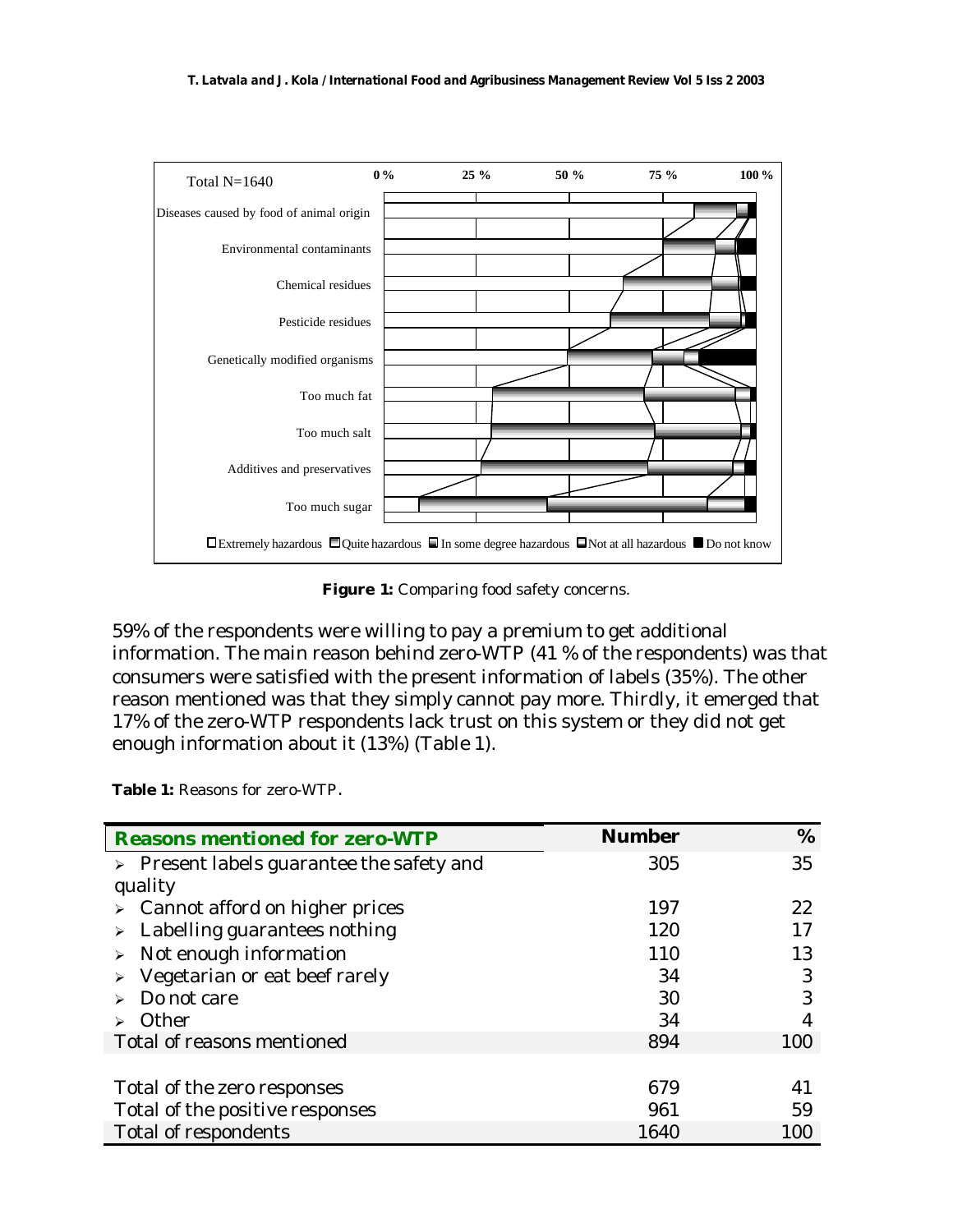In our study two different methods are employed to elicit consumers' WTP for information provision about beef safety and other quality attributes. In the dichotomous choice (DC) method consumers choose between "yes" or "no" to valuation questions. We also used polychotomous choice (PC) where respondents are given a multiple choice. The rationale behind the PC method is that it provides more information to the researcher than does the DC question because more can be learned about the intensity of a consumer's intentions towards the scenario. Results are presented in figure 2. The "yes"-respondents, i.e. 59% of the sample who were willing to pay a higher price for beef in order to receive additional safety information, were offered a sum, which varied between FIM 2-16 per kg of beef. They were also provided the information stating that the average prices for ground beef and roast beef were FIM 33/kg and 50/kg, respectively. 50 % of the total respondents were willing to pay at the maximum FIM 14/kg more for beef in order to receive additional safety information from beef.





#### **5. Conclusions**

In the beef supply chain there are two parallel information-based policies in Finland, which will increase the credence characteristics of beef quality and safety.

- First, the *National Quality Strategy* was drawn up by all parties involved in foodstuffs production to express the competitive advantages and strengths of Finnish food products relating to quality, safety, ethics, and ecology.
- Second, a beef *identification and labelling system of the European Union* was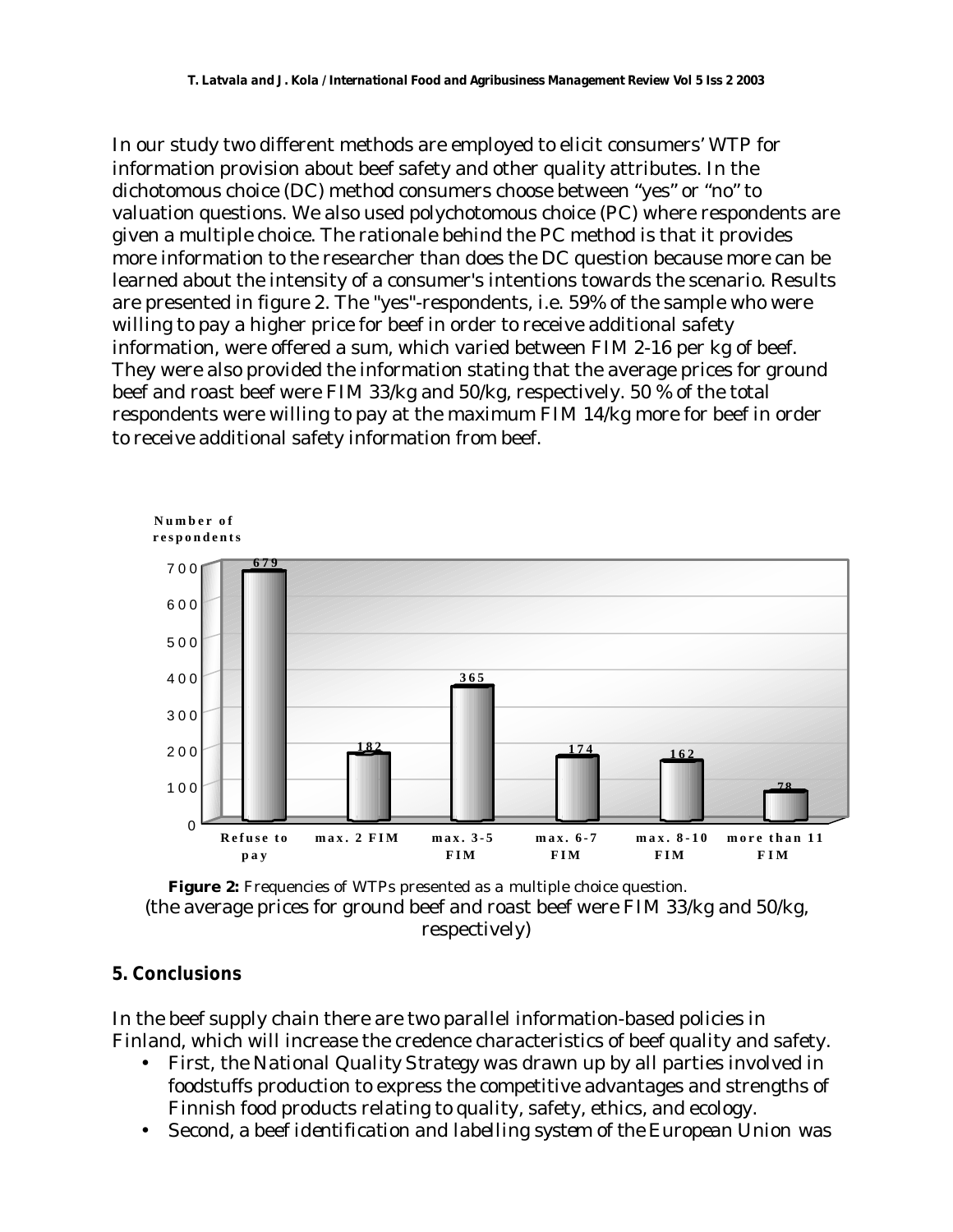developed primarily to secure the safety of beef products and to increase the transparency and traceability of beef products in the supply chain. Through these systems more information about the credence characteristics of beef safety and quality will be made available to consumers.

Survey results indicate that:

- 59 % of Finnish consumers are willing to pay more to get information about safety and quality of beef products.
- Zero-WTP (41 %) for additional information exists mainly because consumers feel that the present labels guarantee the safety and quality already well enough.
- Consumers are most concerned with diseases caused by food of animal origin.
- Consumers desire more information about the use of GMOs in livestock production, the country of origin, and use of hormones in livestock production.
- Public authorities and policies are regarded as the most reliable source of the information concerning safety and quality of food products.

In more general terms, we can conclude that in the future the demand for better information of all quality attributes of food products will be satisfied to a growing extent by electronic databases and other electronic business means of modern information technology. Then consumers will easily be able to check, *inter alia*, the origins, production practices, and processing- and delivery-related details of food products. This creates a new possibility to develop local, high quality and very safe products for certain, selected consumer segments, which are looking for more reliable and consistent information than what is currently available for their choices and purchases of food products. Hence, further research should be directed at a more accurate analysis of different consumer groups and their characteristics by e.g. cluster analysis. In addition, the statistical modelling of willingness-to-pay with regard to both the dichotomous question structure and multinomial logit analysis is a part of the future research in this field.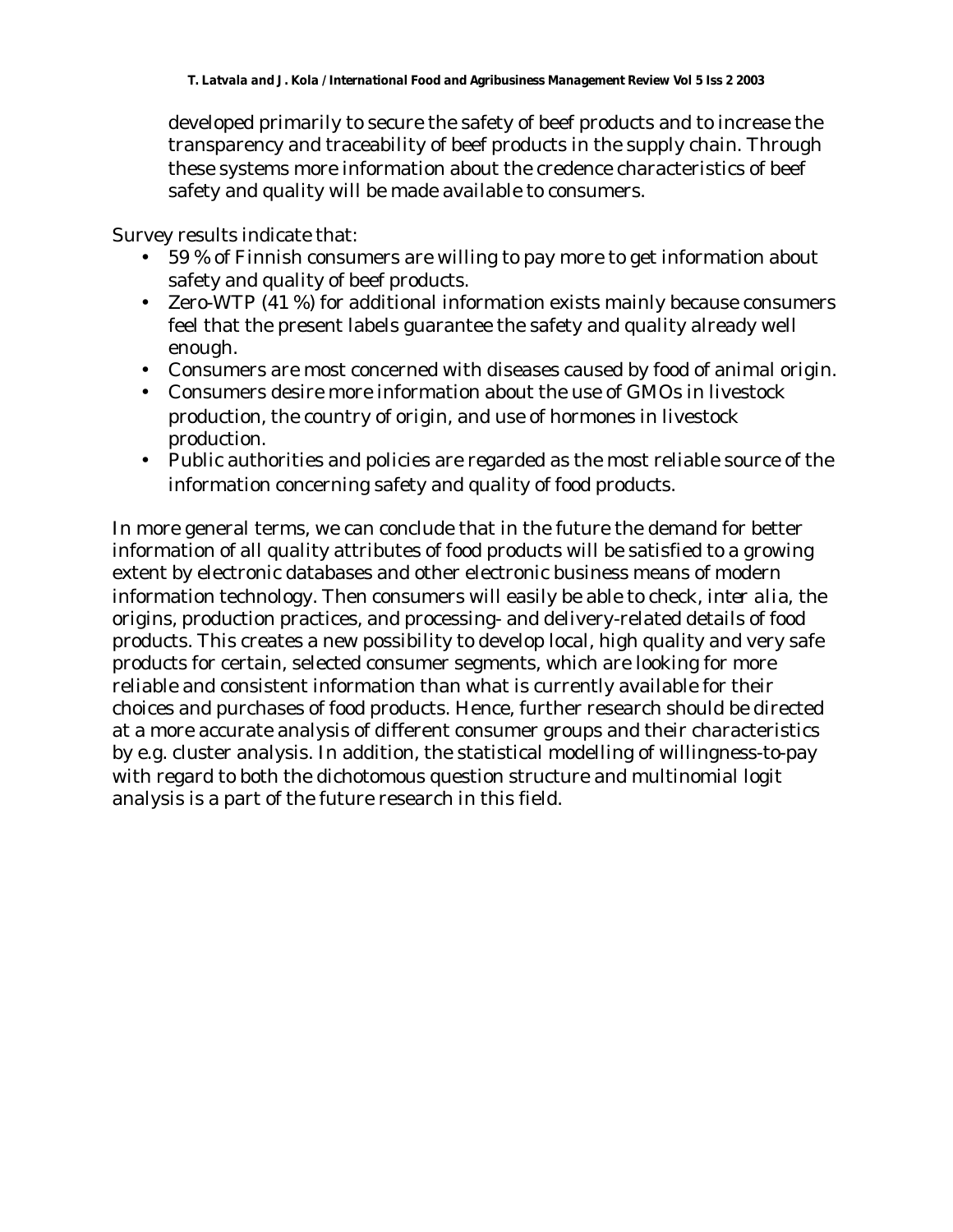#### **References**

- Akerlof, G. A. 1970. The Market for 'Lemons': Quality Uncertainty and the Market Mechanism. Quarterly Journal of Economics. 84: 488-500.
- Andersen, E. S. 1994. The evolution of credence goods: A transaction approach to product spesification and quality control. MAPP Working paper 21. Aarhus. 31 p. Available: http://www.mapp.hha.dk/. Date: 12.05.1999.
- Antle, J. M. 1999. The New Economics of Agriculture. American Journal of Agricultural Economics 81: 993-1010.
- Becker, T. 2000. A framework for analysing public and private food quality policy: meeting consumer requirements? In Becker, T. (Ed.) Quality Policy and Consumer Behaviour in the European Union. pp. 91-110. FAIR CT95-0046. Vauk. Kiel. 280 p.
- Buzby, J. C., Roberts, T., Lin, C.-T. J, & MacDonald J. M. 1996. Bacterial Foodborne Disease: Medical Costs and Productivity Losses. 81 p. Available: http://www.econ.ag.gov/epubs/pdf/aer741. Date: 26.06.1998.
- Caswell, J. A. & Modjuzska, E. M. 1996. Using Informational Labeling to Influence the Market for Quality in Food Products. American Journal of Agricultural Economics 78: 1248-1253.
- Darby, M. and Karni, E. 1973. Free Competition and Optimal Amount of Fraud. Journal of Law and Economics 16: 67-88.
- Finfood. 2000. Puolet kuluttajista päättelee ruoan alkuperän joutsenlipusta. Date: 07.03.2000. Available: http://www.finfood.fi.
- Henson, S. 1996. Consumers willingness to pay for reductions in the risk of food poisoning in the UK. Journal of Agricultural Economics 47(3): 403-420.
- Henson, S. & Northern, J. 2000. Consumer Assessment of the Safety of Beef as the Point of Purchace: A Pan-European Study. Journal of Agricultural Economics 51(1): 90-105.
- Henson, S. & Traill, B. 1993. The demand for food safety. Market imperfections and the role of government. Food Policy 18: 152 – 162.
- Hooker, N. H. & Caswell, J. A. 1996. Regulatory Targets and Regimes for Food Safety: A Comparison of North American and European Approaches. In: The Economics of Reducing Health Risk from Food. Available: http://agecon.lib.umn.edu/. Date: 18.05.1998.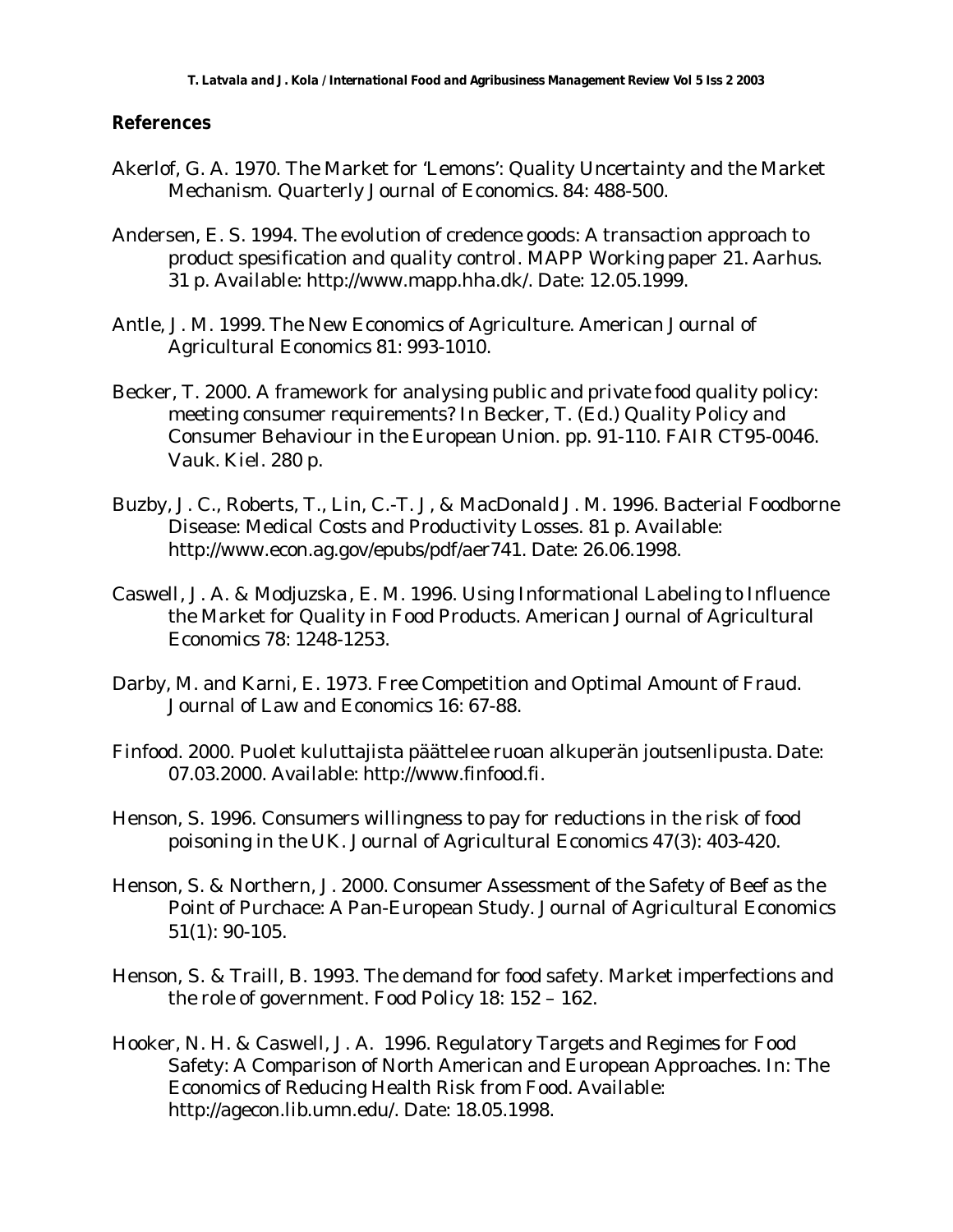- Jensen, H. & Basiotis, P. 1993. Food Safety/Food Quality Data. In Eastwood, D. and Senauer, B. (eds.) Emerging Data Issues in Applied Food Demand Analysis. Proceedings of a Workshop Held by the S216, Food Demand and Consumption Behavious Regional Committee, October 1993.
- Järvelä, K. 1998a. Kuluttajien mielipiteet elintarvikkeisiin liittyvistä terveysvaaroista ja elintarvikevalvonnasta. National Food Administration. Research Notes 1/1998. 54 pp. Brief summary in English "Consumers' opinions regarding health risks posed by foodstuffs and food control." Helsinki.
- Järvelä, K. 1998b. Kuluttajien käsitykset lihasta ja liha-alasta Laadullinen tutkimus. National Consumer Research Centre 14. Brief summary in English "Consumer views about meat and the meat sector – A qualitative study." 123 p. Helsinki.
- Kola, J. (ed.) 2001. Elintarviketuotannon turvallisuuden ja etiikan ekonomiaa. University of Helsinki. Department of Economics and Management. Reports No.13. Agricultural Policy. 99 p. [Economics of Safety and Ethics in Food Production and Processing.]
- Latvala, T. 2001. Kuluttajien informaatiotarpeet elintarvikkeiden turvallisuus- ja laatuominaisuuksista: tapaustutkimus naudanlihasta. In: Kola, J. (ed.) 2001. Elintarviketuotannon turvallisuuden ja etiikan ekonomiaa. University of Helsinki. Department of Economics and Management. Reports No. 13: 27- 67. Agricultural Policy. [English Summary: Need for Consumer Information on Food Safety and Quality: Case Study of Beef]
- Lazzarini, S.G., Chaddad, F.R. & Cook, M.L. 2001. Integrating Supply Chain and Network Analyses: The Study of Netchains. Journal of Chain and Network Science 1(1): 7-22.
- Lee, K.H. & Hatcher, C.B. 2000. An Analyst's Guide to Willingness-to-pay for Use in Cost-Benefit Analysis. Consumer Interest Annual 46:128-133.
- Ministry of Agriculture and Forestry, Foodstuffs Quality Management Group. 1999. Foodstuff Production in Finland: Quality Strategies and Goals. The Ministry of Agriculture and Forestry. August 1999.
- Nelson, P. 1970. Information and Consumer Behaviour. Journal of Political Economy. 81: 729-754.
- Omta, S.W.F., Trienekens, J.H. & Beers, G. 2001. Chain and Network science: A research Framework. Journal of Chain and Network Science 1(1): 1-6.